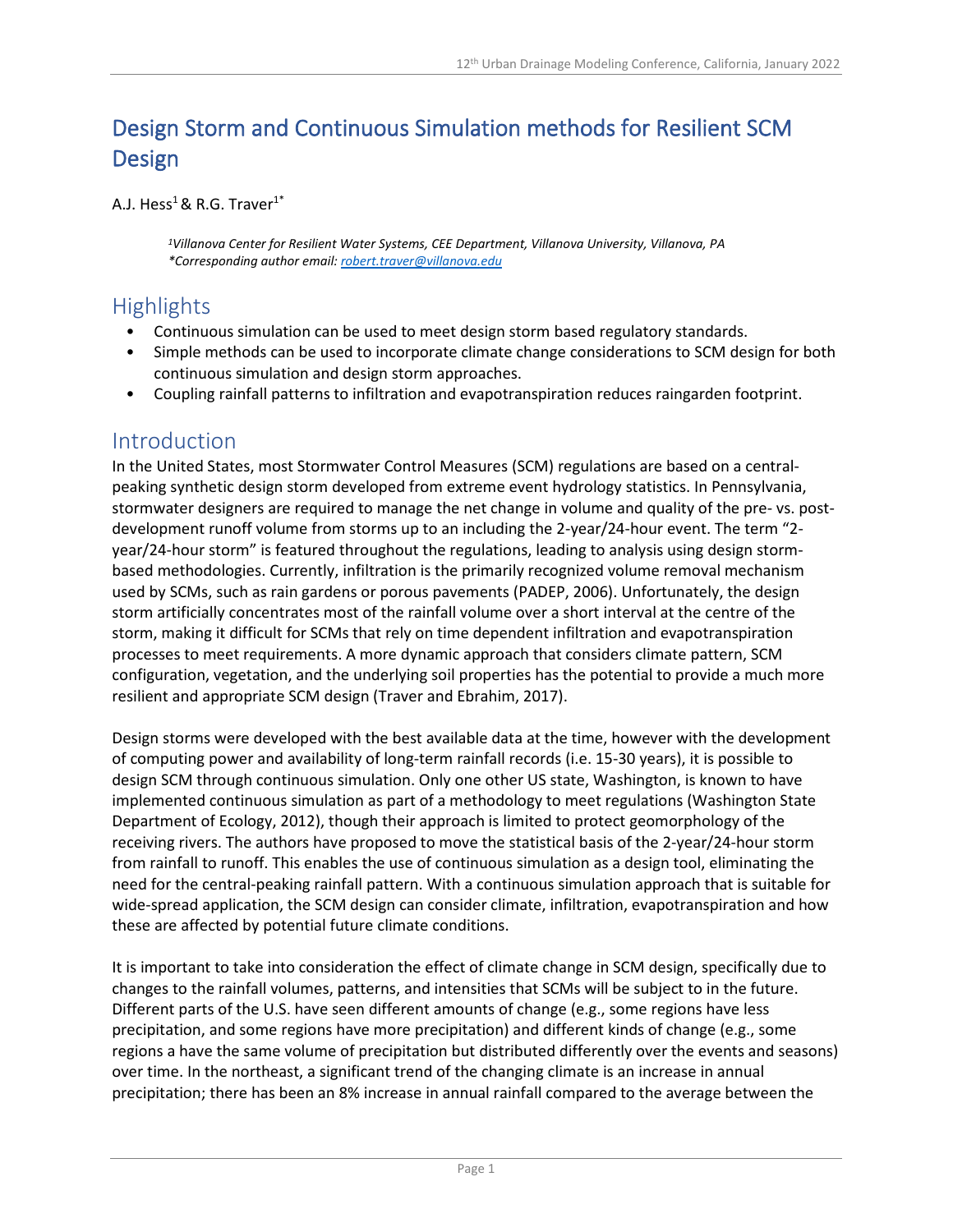years 1901 and 1960 (Walsh et al., 2014). For several municipalities in the Philadelphia region, it is estimated that in the near term (by 2035) a 10% increase in rainfall depth (i.e., 10% greater than the average depths often used for design) is expected. Design storm rainfall depths are predicted to increase up to 18% by 2100 (Maimone, et al., 2019). Both New York City and Philadelphia project that the number of 1 to 2-inch depth rainfall events are increasing and that these events have been increasing since the 1990s (Rosenzweig and Solecki, 2019; and Mayor's Office of Sustainability and ICF International, 2015).

Climate change predictions are very complex and have a large amount of uncertainty is associated with these predictions, however, the research herein focuses on attainable ways to consider climate change in both continuous simulation (via the SWMM CAT) and design storm approach (using the upper 90% confidence interval depth) to SCM design that are suitable for use throughout Pennsylvania. SWMM-CAT projections result in a rainfall increase of about 6% between 2020 and 2050 for the 24-hour design storm depths, an increase comparable to increase between NOAA's average 2-year/24-hour storm and the upper 90% confidence interval. Understanding of local climate change with respect to global climate change models is still at the forefront of current research. At the time of this writing, there has been one long-term data set developed for Philadelphia using best-known methods at the time established by Philadelphia Water Department (PWD) for planning purposes (Maimone et al., 2019). However, at this time global climate change models do not simulate extreme precipitation well, and there is concern whether the future intensities are underestimated. Until precipitation data sets are developed that incorporate climate change projections, SWMM-CAT is recommended.

# Methodology

#### **Continuous Simulation Proof of Concept**

To satisfy the design storm regulatory requirements, an example site was developed, then modelled using a 15-year record to establish the SCM rain garden design for various underlying soil conditions. The 1-acre developed site is compared preconstruction condition of meadow using the runoff values statistically equivalent to 2-year/24-hour or 50% exceedance. The postconstruction condition is impervious with a rain garden (2-ft deep sandy loam media with an 18-in ponding depth) SCM.

The 15 years of hourly precipitation and daily temperature records from 2005 to 2020 from the Philadelphia International Airport station were obtained through the National Oceanic and Atmospheric Administration (NOAA) website, which hosts over 300 records of 15-year-long hourly or finer rainfall datasets in Pennsylvania. These records were adjusted for climate change using the EPA SWMM CAT for near term, warm moist conditions, which outputs monthly temperature, evaporation, and rainfall adjustments (Table 1; conductivity adjustments are multiplication factors determined based on dynamic viscosity changes for average monthly temperature).

| Month     | Temperature | Evaporation | Rainfall | Conductivity |  |  |  |
|-----------|-------------|-------------|----------|--------------|--|--|--|
| January   | 2.952       | 0.006       | 1.133    | 0.593        |  |  |  |
| February  | 2.250       | 0.006       | 1.054    | 0.627        |  |  |  |
| March     | 2.196       | 0.008       | 1.061    | 0.716        |  |  |  |
| April     | 2.070       | 0.007       | 1.053    | 0.850        |  |  |  |
| May       | 2.358       | 0.009       | 1.044    | 0.986        |  |  |  |
| June      | 2.286       | 0.008       | 0.938    | 1.122        |  |  |  |
| July      | 1.908       | 0.007       | 1.076    | 1.188        |  |  |  |
| August    | 2.196       | 0.007       | 1.021    | 1.166        |  |  |  |
| September | 2.016       | 0.005       | 1.165    | 1.057        |  |  |  |

**Table 1.** Monthly climate and saturated hydraulic conductivity adjustments for Philadelphia.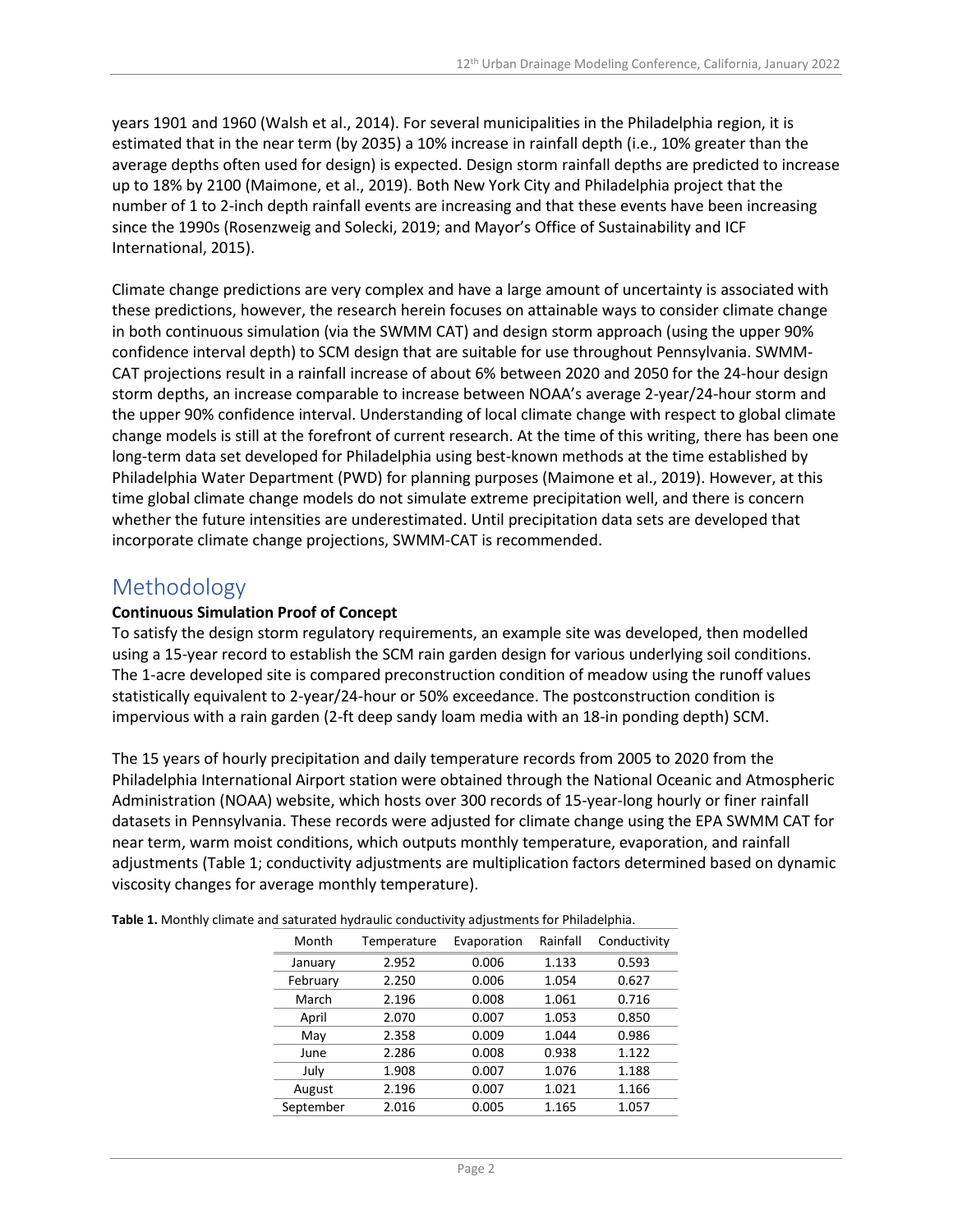| October  | 2.394 | 0.006 | 1.053 | በ.ጸዓ7 |
|----------|-------|-------|-------|-------|
| November | 2.178 | 0.006 | 1.084 | 0.766 |
| December | 2.394 | 0.005 | 1.023 | 0.644 |

The USEPA SWMM was used to model the site and the footprint of the rain garden was adjusted to provide adequate volume control for the 2-year/24-hour storm. Since infiltration rates vary greatly across PA, the rain garden was modelled in different scenarios with various underlying infiltration rates (Table 1).

**Table 1.** Preconstruction and postconstruction watershed characteristics for continuous simulation scenarios.

| <b>HSG</b> | Range (NEH 2007, Table 7-2) | Scenario<br>Name | Selected Saturated Hydraulic<br>Conductivity Rate (in/hr) | Selected Soil<br>Suction (psi) |
|------------|-----------------------------|------------------|-----------------------------------------------------------|--------------------------------|
| B          | Between 1.42 and 0.57 in/hr | В                | 0.6                                                       | 3.5                            |
|            | Between 0.57 and 0.06 in/hr | C1               | 0.32                                                      |                                |
|            |                             | C2               | 0.2                                                       |                                |
|            |                             | C3               | 0.1                                                       |                                |
|            | Less than 0.06 in/hr        |                  | 0.03                                                      |                                |

Results from the continuous simulation are compared against the new PA DEP method of a semidynamic design storm (where the mechanisms of infiltration during and after the event as well as ET for 6 days between events are considered) and the common static storage design.

# Results and discussion

#### **Volume Requirement**

As PA's volume requirement is based in the 2-year/24-hour storm event, the annual 50% exceedance probability is used to meet volume requirements using continuous simulation; the SWMM statistics function is used for to obtain the precent exceedance and daily runoff volumes is ranked (Figure 2). The SCM is designed so that the postconstruction runoff volume is less than the preconstruction volume at 50% exceedance to meet regulatory requirements.

**Figure 2.** 2-year/24-hour storm volume analysis for the six continuous simulation scenarios.



The SCM footprint sized by continuous simulation compared to those designed by a semi-dynamic single storm-based methods (using the 90% upper confidence internal depth) are generally the same or smaller (Figure 3). Statically designed SCMs (for both a 6-inch and 18-inch ponding depths) are included